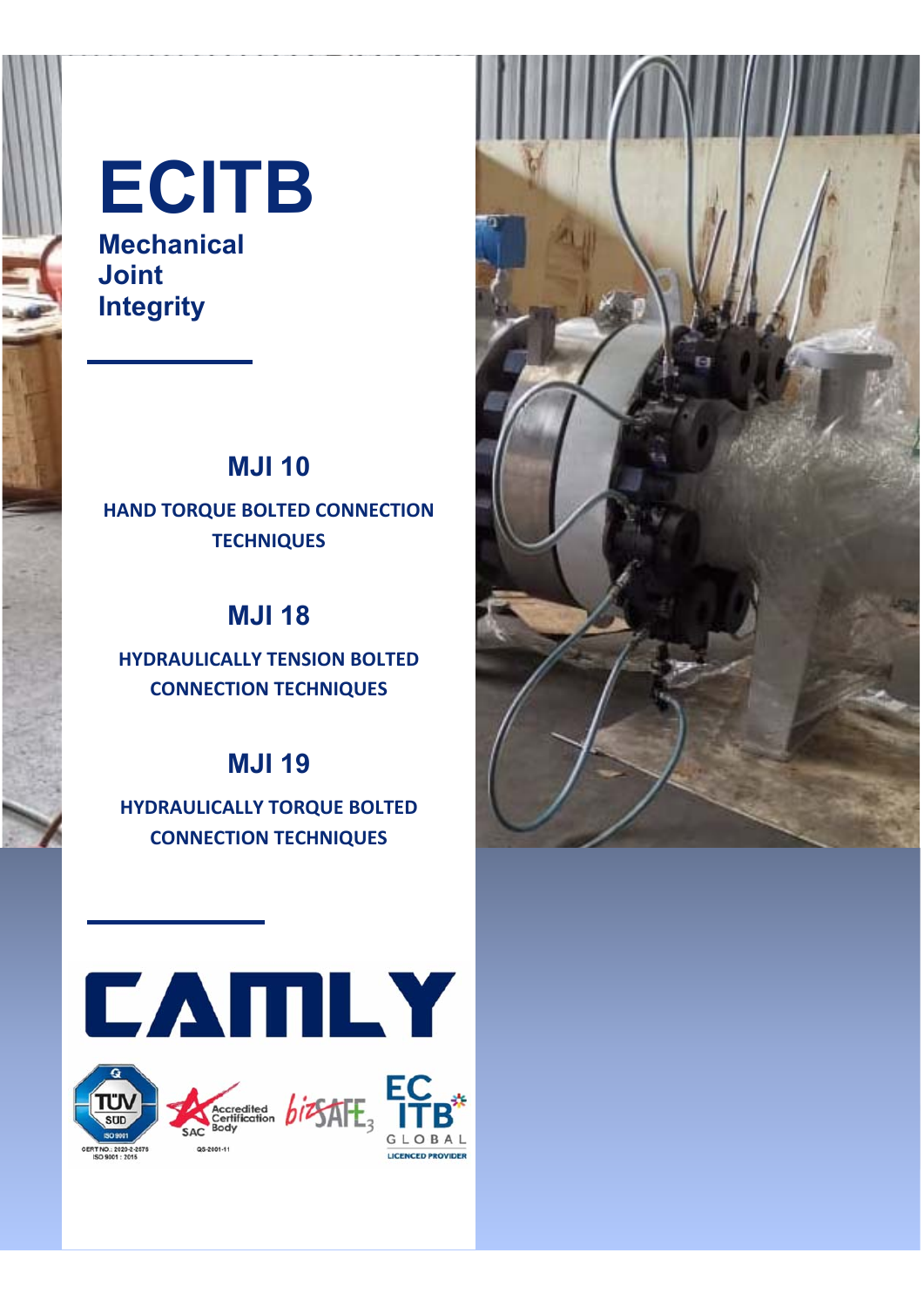#### **BASIC PRINCIPLES**

Control of the training and competence assurance of personnel working on mechanical joints is a critical factor in achieving asset integrity. Therefore, an important element of the competence assurance and management system is to ensure that any person working on a given joint has been trained and assessed as competent to perform the task.

All personnel involved in mechanical joint operations should have sufficient knowledge of the specific tasks to be undertaken and the risks which the work will entail, along with sufficient experience and ability to carry out their duties in relation to mechanical joint integrity operations, whilst recognizing their limitations and be able to take appropriate action in order to prevent harm to themselves and those affected by the work.

**CAMLY PTE LTD** as ECITB Approved Training Providers (ATP) will ensure all personnel who are responsible for Mechanical Joint Integrity activities are trained and tested to in line with ECITB and Step Change in Safety guidance.

Our training programs follow a four (4) stage model for achieving and managing the competence of individuals involved in Mechanical Joint Integrity activities and particularly those expected to undertake these duties in the workplace.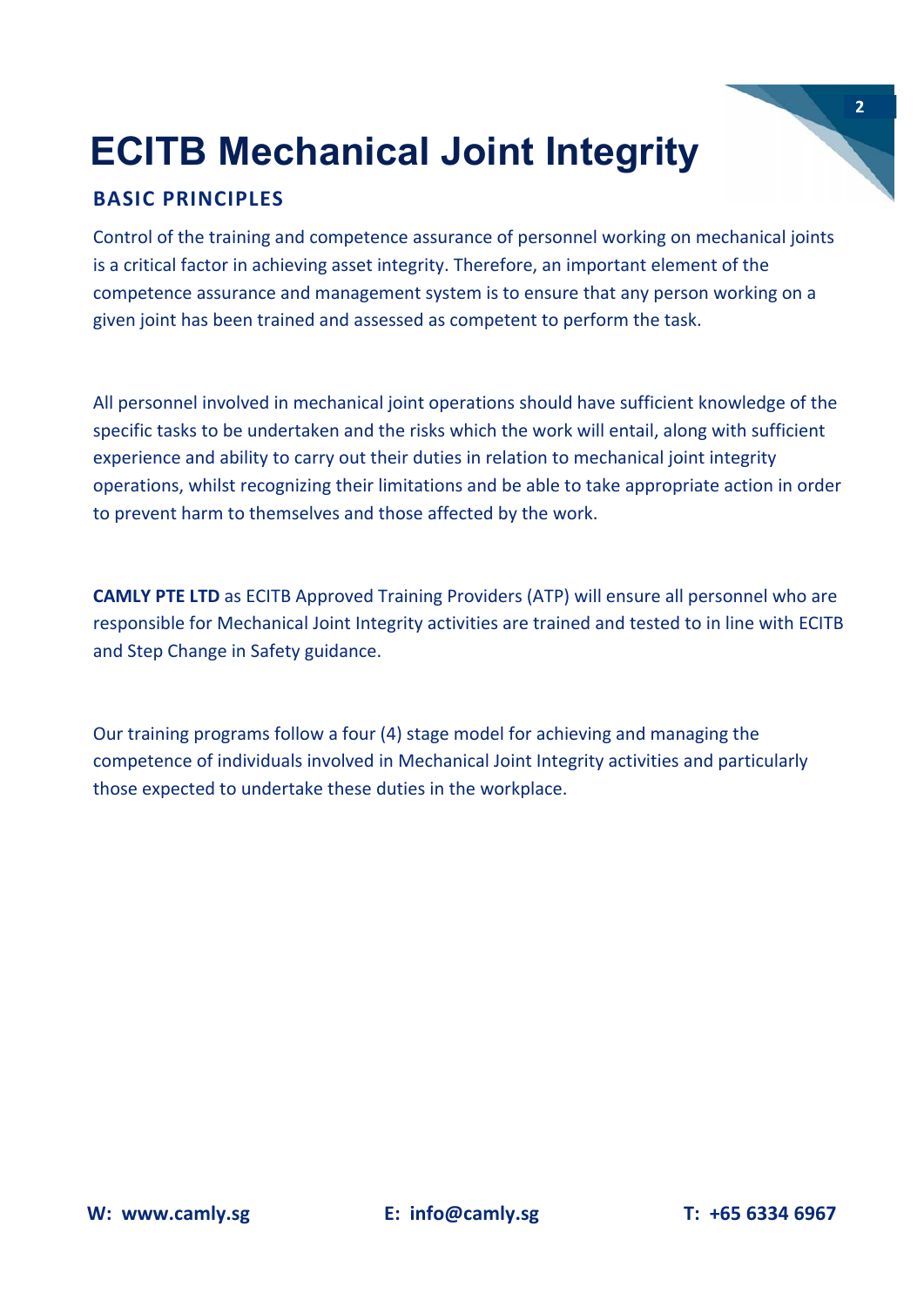#### **FOUR KEY STAGES IN ACHIEVING COMPETENCY**

#### **Stage 1 (Training)**

The training will consist of classroom and workshop practical activities. The courses are normally from 1 day to 2.5 days depending upon the subject matter. Each person will be taught theoretical and practical skills. The training courses require each candidate to demonstrate the attainment of knowledge and practical skills through a theory knowledge test and practical workshop exercises. successful candidate will gain a Certificate of Training.

#### **Stage 2 (Work Based Task Assignment)**

Each candidate after attending an approved training course will requires a period of workplace experience to practice new skills and knowledge. This period allows for the consolidation of skills and knowledge against work‐based tasks before the candidate can move on to Stage 3.

#### **Stage 3 (Assessment)**

Stage 3 requires each candidate to complete a formal assessment of their job knowledge, skills and ability in each Mechanical Joint Integrity subject. The ECITB technical competence validation tests are consist of online knowledge test and a workshop practical test to validate the candidate skills, knowledge and ability. Successful candidate achieves the Certificate of Achievement which is valid for a period of 3 years.

#### **Stage 4 (Renewal)**

To confirm the candidate current skills, knowledge and ability, the ECITB technical competence validation test is undertaken every three (3) years to prove ongoing performance development. Renewal assessment is similar to stage 3 consist of online knowledge test and workshop practical test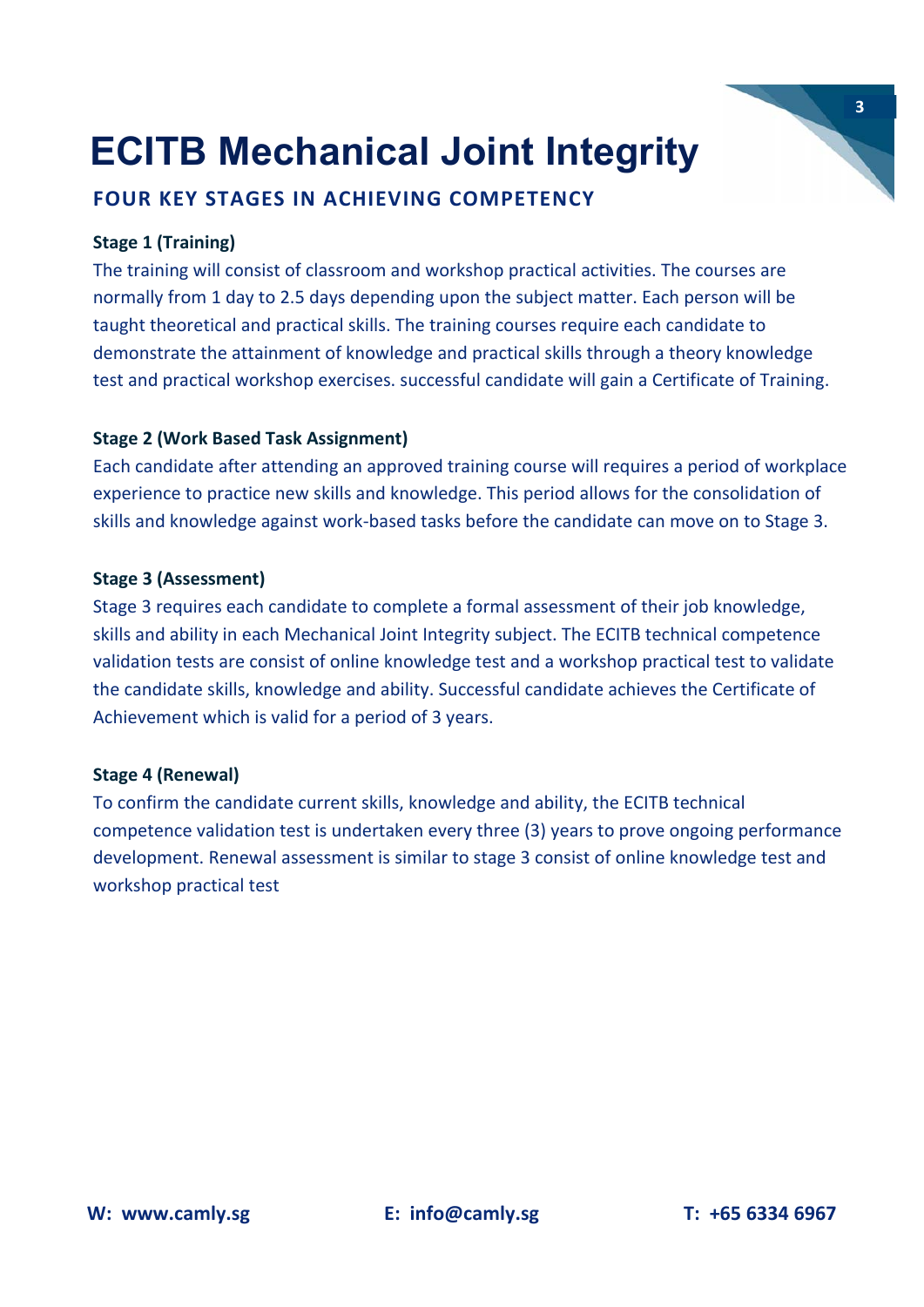

#### **ECITB APPROVED COURSES**

#### **• MJI 10**

- ▶ Hand Torque Bolted Connection Techniques
- $\triangleright$  1 Day Duration

#### **• MJI 18**

- $\triangleright$  Hydraulically Tensioning Bolted Connection Techniques
- $\triangleright$  1 Day Duration

#### **• MJI 19**

- $\triangleright$  Hydraulically Torque Bolted Connection Techniques
- $\geq 1.5$  Days Duration

#### **• MJI 10, 19**

- $\triangleright$  Hand & Hydraulically Torque Bolted Connection Techniques
- $\geq 1.5$  Days Duration

#### **• MJI 10, 18, 19**

- $\triangleright$  Hand, Hydraulically Torque & Tensioning Bolted Connection Techniques
- $\geq 2.5$  Days Duration

**Please contact training@camly.sg to request suitable dates and more course details** 

**W: www.camly.sg E: info@camly.sg T: +65 6334 6967**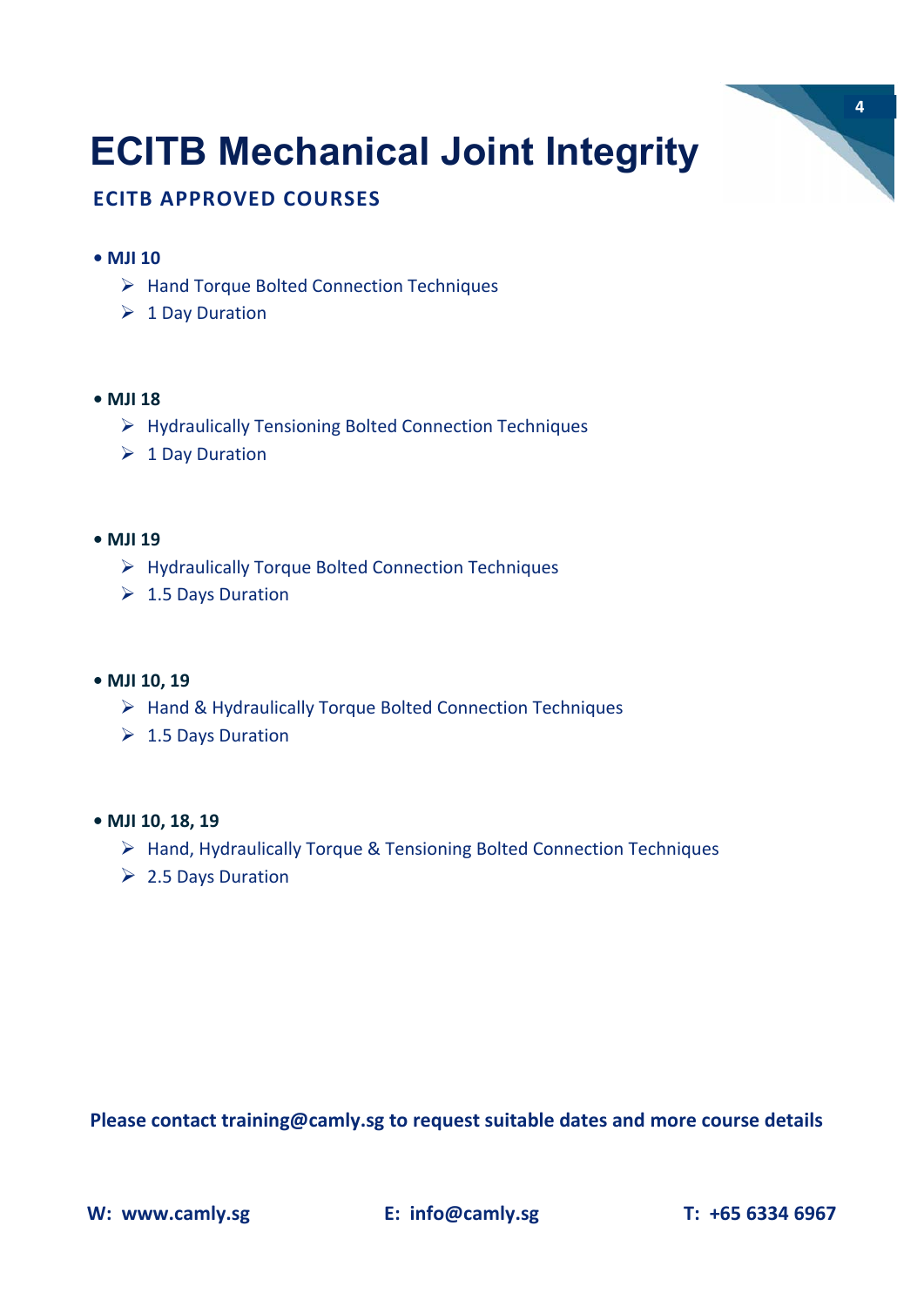#### **MJI 10 HAND TORQUE BOLTED CONNECTION TECHNIQUES**

#### **COURSE SUMMARY**

• One of three modular mechanical joint integrity training courses derived from ECITB technical training standards covering isolation, dismantling techniques, component inspection, alignment, assembly and hand torque tightening of flanged and clamped connections delivered by an ECITB Approved Training Provider and Trainer.

#### **COURSE DURATION**

- 1 Day
- 1.5s Day course when combined with MJI19
- 2.5s Day course when combined with MJI18 & MJI19

#### **COURSE CONTENT**

• This unit specifies the skilled performance expected of persons trained to dismantle, inspect, prepare, assemble and tighten flanged and clamp connector pipe joints using hand torque equipment

- Instruction and practice in observing health and safety requirements and approved working practices.
- Prepare work areas for the preparation and tightening of flanged and clamp connector pipe joints
- Prepare equipment for the preparation and tightening of flanged and clamp connector pipe ioints
- Prepare materials for the preparation and tightening of flanged and clamp connector pipe ioints
- Dismantle, inspect, prepare, assemble and tighten flanged and clamp connector pipe joints
- Reinstate the work area after the preparation and tightening of flanged and clamp connector pipe joints

#### **PRE‐ REQUISITES**

• Candidates must have a basic mechanical background preferably in pipe‐fitting, mechanical fitting or in engineering craftsman trades.

**Please contact training@camly.sg to request suitable dates and more course details**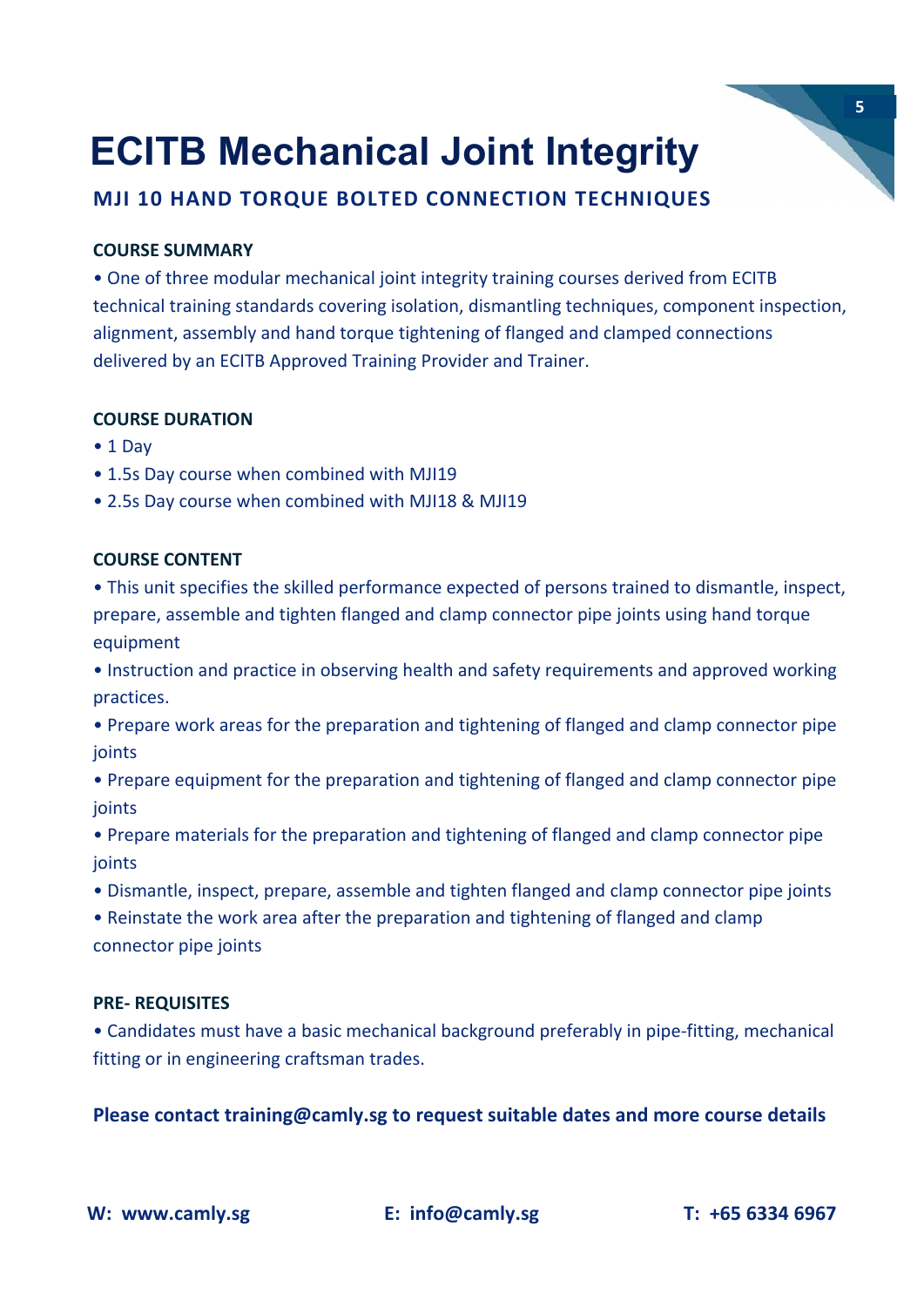**MJI 18 HYDRAULICALLY TENSION BOLTED CONNECTION TECHNIQUES** 

#### **COURSE SUMMARY**

• One of three modular mechanical joint integrity training courses derived from ECITB technical training standards covering isolation, dismantling techniques, component inspection, alignment, assembly and hydraulic bolt tensioning of flanged connections delivered by an ECITB Approved Training Provider and Trainer.

#### **COURSE DURATION**

- 1 Day
- 2.5 Days course when combined with MJI10 & MJI19

#### **COURSE CONTENT**

• This unit specifies the skilled performance expected of persons trained to dismantle, inspect, prepare, assemble and tighten bolted connections using hydraulic tensioning equipment.

• Instruction and practice in observing health and safety requirements and approved working practices

• Prepare work area for the assembly and tightening of bolted connections using hydraulic tensioning equipment

- Prepare equipment for the assembly and tightening of bolted connections using hydraulic tensioning equipment
- Prepare materials for the assembly and tightening of bolted connections using hydraulic tensioning equipment
- Assemble bolted connections
- Tighten bolts using hydraulic tensioning equipment
- Check integrity of assembled bolted connection

• Reinstate the work area after the assembly and tightening of bolted connections using hydraulic tensioning

#### **PRE‐ REQUISITES**

• Candidates must have a basic mechanical background preferably in pipe‐fitting, mechanical fitting or in engineering craftsman trades

**Please contact training@camly.sg to request suitable dates and more course details**